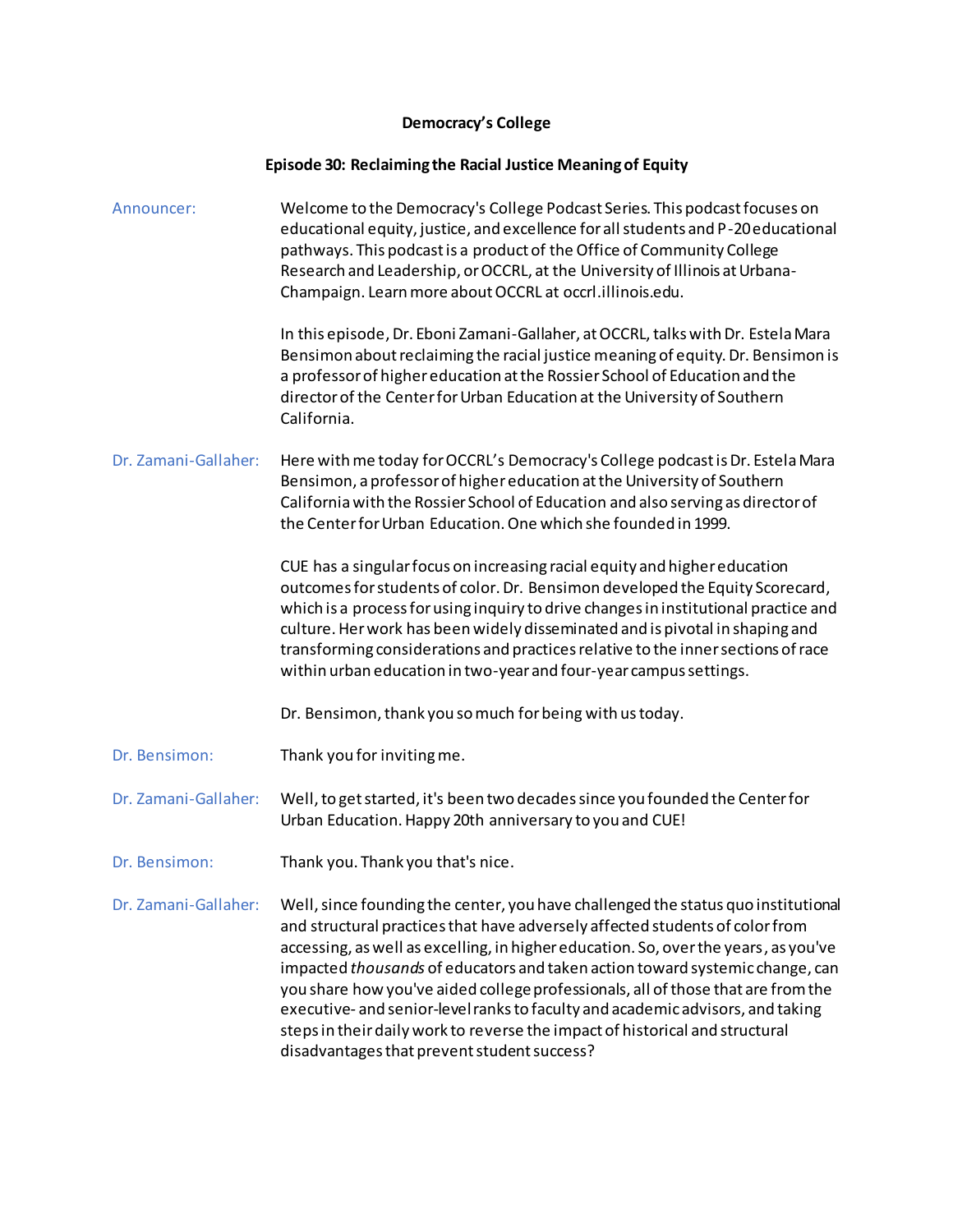## Dr. Bensimon: Yes. In the work that I do at the Center for Urban Education, the approach that we have taken is that in order to be able to help colleges perform better for minoritized populations, thatit is important for practitioners—and I'm using the word practitioner to refer from presidents to faculty members to staff—that they have to develop a new mental schema, a new cognitive frame.

So that rather than thinking about inequities in graduation rates and participation in STEM as having to do with the characteristics of students, that they start asking the question of, for instance, why is it that our institution performs *so*much better for white students? And what is it that we might be doing that is contributing to these racial inequities? It is not that I'm denying that students maybe sometimes come to college without the foundations to be successful, but I think that what we *don't* do as practitioners in higher education, in fact Pierre Bourdieu, the sociologist, once commented that academics are very unlikely to reflect on their own practices.

So, the way that our center has worked is to create tools, because tools are important to mediate learning, tools that enable faculty members, as well as deans and department chairs,to examine their everyday practices through the lens of racial equity. So I guess what I would say is that the way that we support institutional actors is by creating these tools, and by creating the *structure* that enables a faculty member, or teams of faculty members, like in our project in Colorado, to examine their syllabi, and to see how their syllabi, the tone of it, the rules already anticipate that students come in as potential failures, rather than as potentially successful students. And when faculty do that with the guided protocol, they *can* change not only the syllabus, but also their own ways of thinking about minoritized students. And there's much more to it, but that's the simple answer.

In our work, we are strong believers that we have to think that faculty and everyone else that we work with, that they want to do the right thing. So we start out from that premise, but they just don't know how to do it. So, our approach is a learning approach. It's providing the tools, as I said, to mediate equity mindedness, which we define in several competencies.

So, what's different about this work is that most of what we do in higher education is targeted at students. We have lots of special programs for minoritized students, and these are *good* programs,for the most part, but they start off on the premise that the students have to adapt to the campus as it is. And most campuses, except for these historically black colleges and universities, were founded by whites, for whites. So we need adaptation, not only from the perspective as tutors, but also from the institutional leaders and practitioners.

Dr. Zamani-Gallaher: Thinking about your contacts and you being in California, California Community College System, they have a Student Success Scorecard, and over the years it's drawn a lot of praise. It's a web-based scorecard that contains some comprehensive information on student performance at each of your state's community colleges. Although the details about student outcomes have become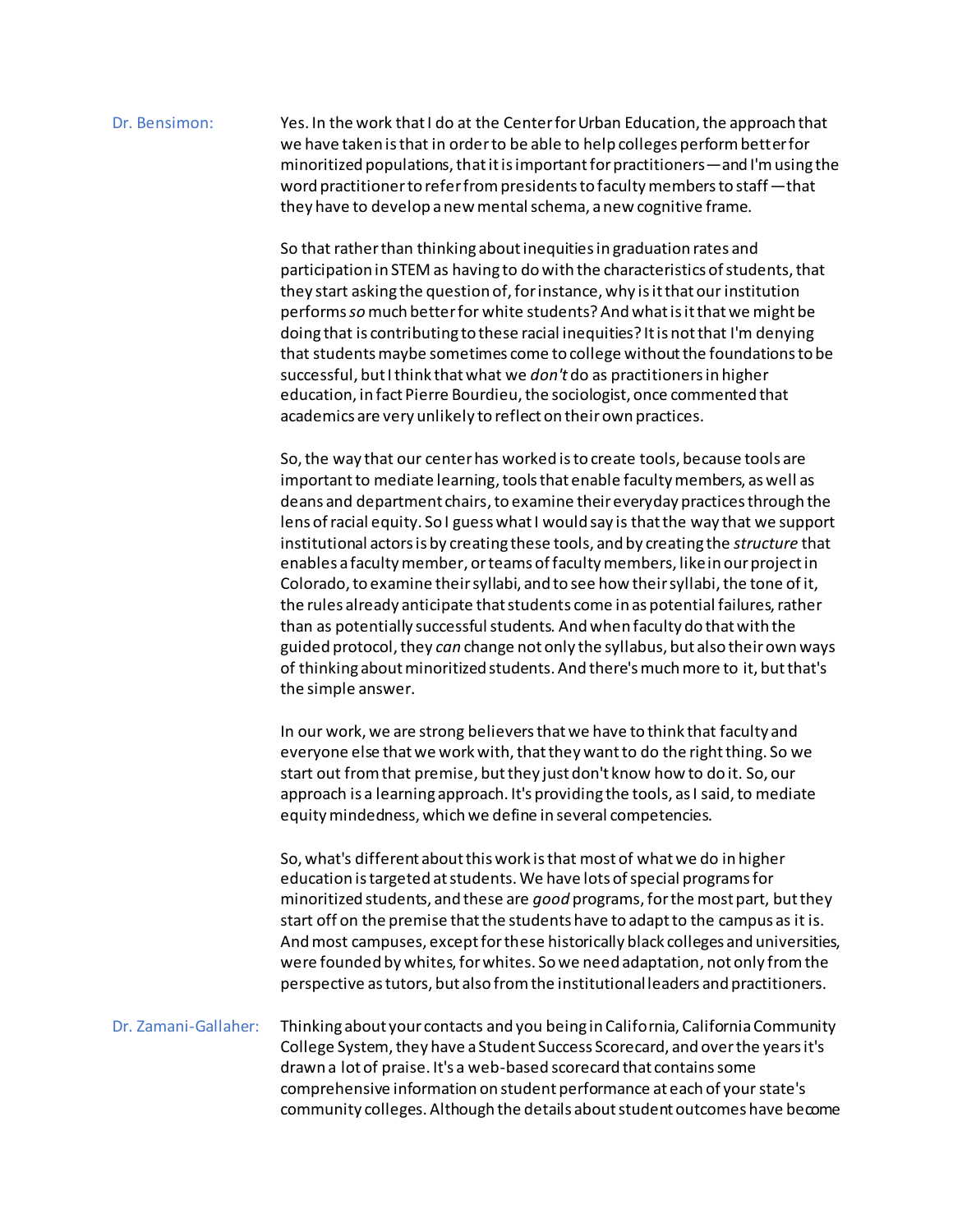more accessible within the state of California, what can you offer us about what you think colleges can do in terms of the presidents?What they should do? What they can do? And respond to making sure that they advance equitable student outcomes.

Dr. Bensimon: So good. So you started out the question asking me about California, and I have to say that it was being in California, at the University of Southern California in 1995, which is the year that I arrived, that motivated me to develop an agenda that focuses on racial equity. And the reason I did that was because everyone at the time was speaking about diversity, and when you looked at California's community colleges, diversity was not their problem. They were very, very diverse. The problem was that diversity was *not*translating into transfer rates, into associate degrees, and so access was not sufficient. And so that's when I decided to focus *only* on racial equity and to think about that work. You know, in some ways the Equity Scorecard, which we created, is in a way is an accountability tool.

> So, going now to your question about the community college Student Success Scorecard, I would say that that has been a good attempt to make data more transparent. Up until the scorecard, the chancellor's office would not publish data desegregated by race and ethnicity, despite many of us asking for it. So the scorecard made that data available, but they didn't make it available for all of the indicators that are in the scorecard.

> The other issue is that a scorecard, in order for it to be usable, it has to have both numbers and percentages. Percentages don't mean much without the numbers. And the scorecard is *only* based on percentages. This is all to say that, actually, the scorecard is no longer going to be used in California. They're creating something that is much more institutional friendly, because those tools don't get used if they're hard to make sense of them.

> But the way that I think about racial equity is that one dimension of it is accountability. And by accountability I mean that institutions should think about equity from a proportional perspective. So rather than comparing the success rates of, let's say black students or Latinx students to whites or Asians as it often is, that the indicator should be proportionality. So what I mean by that is that if you have in an institution 60% of your students are Latinx, then the expectation should be that you would see that 60% in other outcomes. For instance, if we wanted to look at the students who transferred to highly selective four-year colleges, even if there were only 20 that did so, I would expect that 60% of those 20 would be Latinx, and we don't look at data in those ways. And most of accountability instruments, nationally, do not do that.

> So, I guess what I would say about California is that we *are* making many attempts, but more important than just the Student Success Scorecard is the fact that we are the *only* state that has a student equity policy for the community colleges that is actually funded. So community colleges in California have to submit a student-equity plan where they have to identify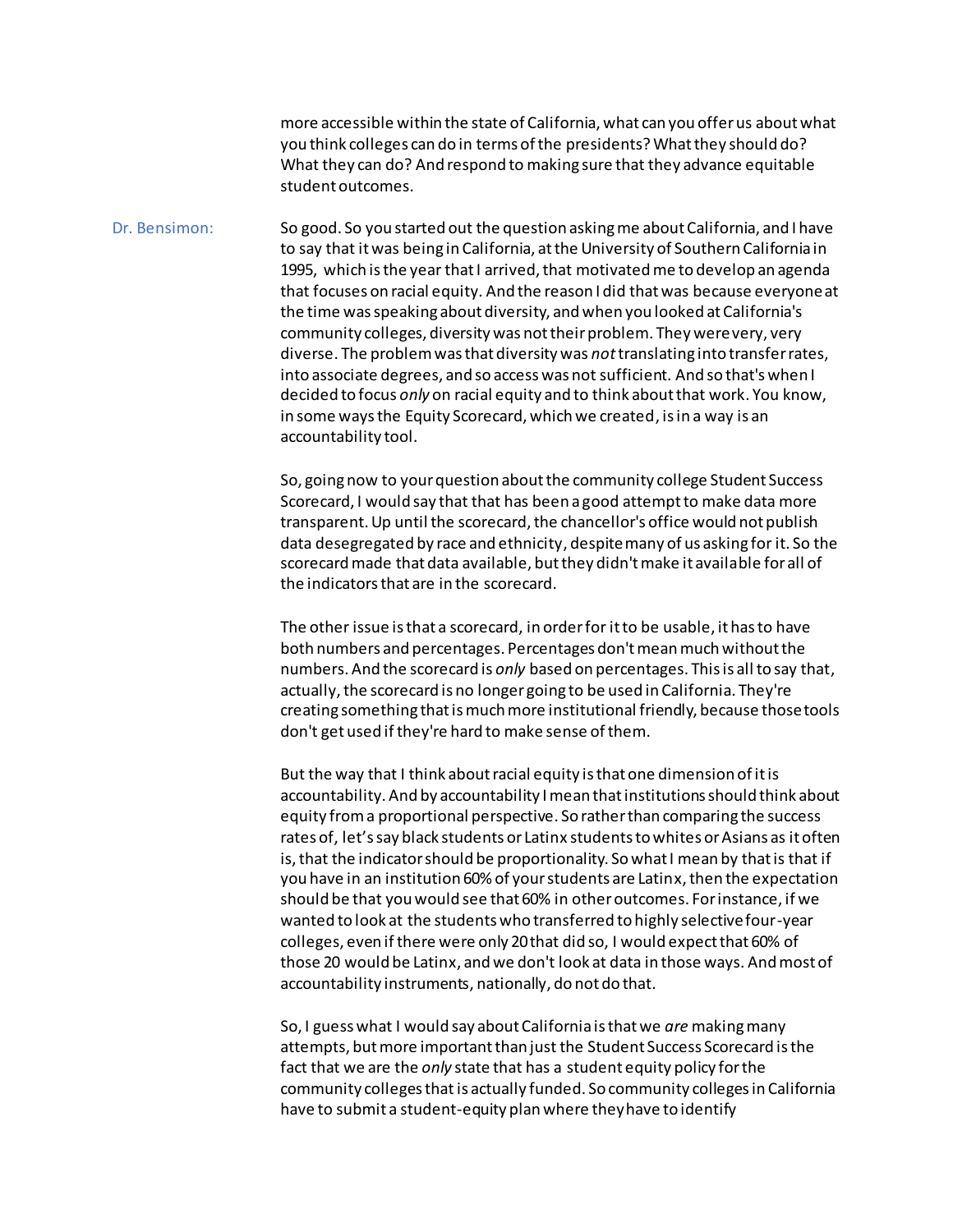disproportionate impact in outcomes for several groups:Race, and ethnicity is one of those groups. And they do receive funding. I mean, I think over the last couple of years \$600 million dollars have already been allocated. I think I'm correct in that; I hope I'm not exaggerating. So this student equity planning, if it's done well, can be an instrument that allows community colleges to focus on race and ethnicity, and to actually establish *goals*. So for instance, in California, the chancellor's goal for transfer is that in the next four or five years, community colleges will improve their transfer rates by 35% over the baseline.

Well, one of the things that we have done at CUE, we have prepared data portfolios for colleges showing what that 35% would mean for black, Latinx students, Native Americans and so on, so that they can start establishing goals around that 35%. But the 35% itself is not enough, because if everybody goes up by 35%, you don't do away with the gaps. So we have actually created portfolios that show getting to the 35%, *and* closing the racial equity gap. And when colleges see that I need to transfer 1,000 more Latinx in order to get to that, it may *seem*daunting, but it's also a concrete goal that you can break up into four years. It's something that you can monitor.

And for me, that's what accountability is about. It's something we don't, we don't do that. We don't establish goals by race and ethnicity. So to bring this to a close, California has an anti-affirmative action ban, but the student equity policy, because it includes race and ethnicity, is one of the groups that needs to be examined for disproportionate impact, essentially gives permission to the community colleges to focus on race and ethnicity. So having that policy is very good. It doesn't always get implemented well, so one of the things that CUE has been doing, we do institutes to help community colleges actually writeplans that are race conscious.

Dr. Zamani-Gallaher: So, can you share some examples of some of the race conscious plans, or promise and practices, and successful programs that are advancing equity? And then how might we get to the point where we could scale those up?

Dr. Bensimon: So, one of the things that we did, we just had these institutes in March, and based on the theory of our work, we believe that it is important to scaffold. So what we have done is, the reason why we created those data portfolios was because we knew that it was better for them to see it, and to see the steps that you take to make those calculations rather than just saying make 35% your goal.

> So, the other component of the plan that we scaffolded is the actual plan. We created what a plan, or at least part of the plan, might look like. And the way that we started it was by saying we as a campus don't know how to do racial equity, so in order for us to address this, we need to learn the following, and we listed: We need to learn how to see microaggressions;we need to see how whiteness may be an obstacle to our racial equity work. And some of our campuses are actually taking that model, and they are using it to write their plans. And not everybody is going to be able to do that because they're going to get push back, because it was *very* explicit about whiteness, about racialization,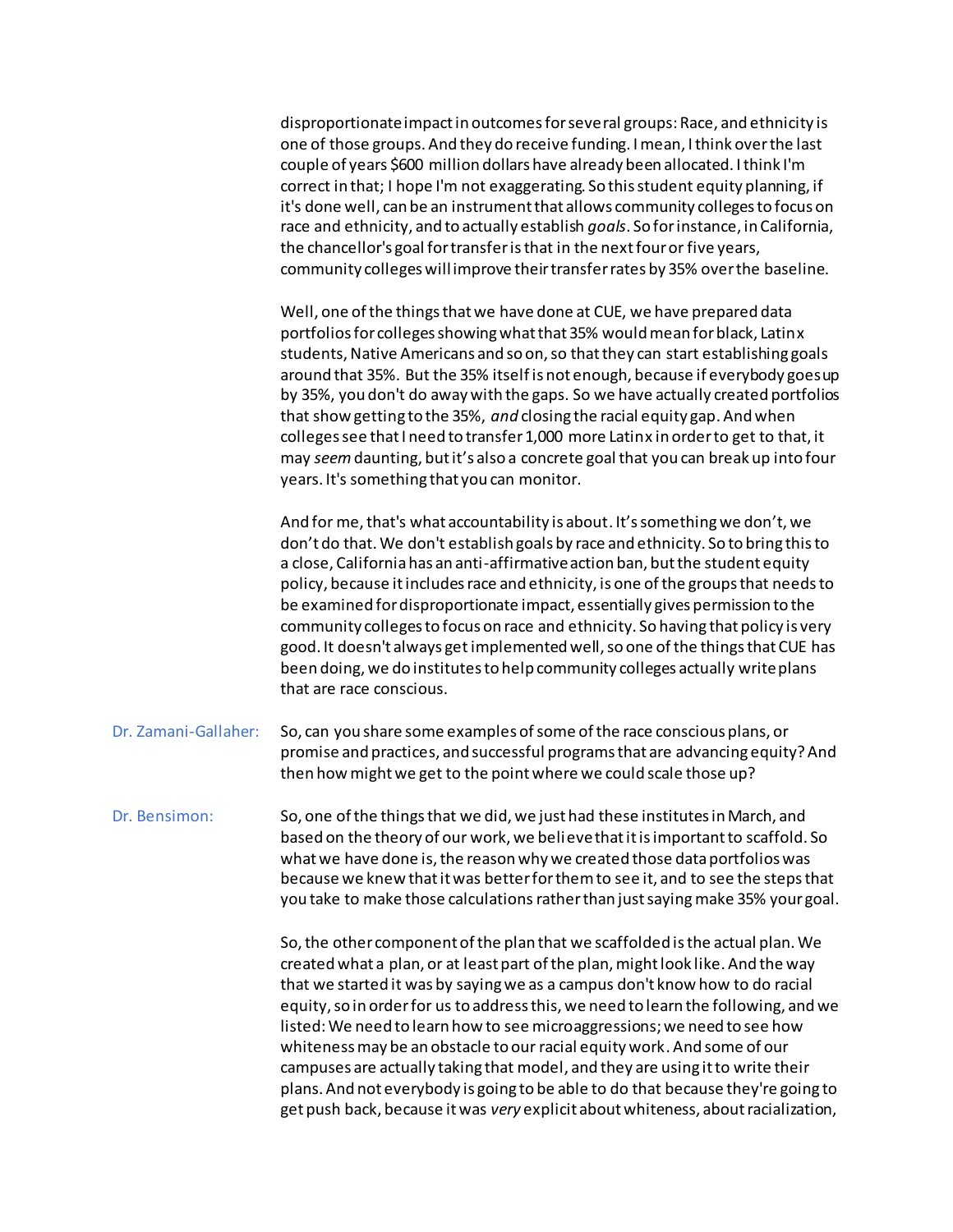about institutional racism. And so that is one of the ways in which community college practitioners can begin to say we really don't know how to do this, but we're going to learn.

But what happens is that most practitioners, most leaders, most policymakers, most philanthropical organizations do not acknowledge that they don't really know what it means to perform racial equity. And so that's what we are trying to focus on and *giving* the colleges the language. I should also say, in the community colleges, there is a concentration of professionals who are themselves black, Latinx, and Native American, and also Asian American, and our work, in some ways, empowers them. They become knowledgeable on how to use data. That data portfolio was a big deal when they took it back to the campus because they could show it to the institutional researchers who usually hoard data. So they feel empowered with the language also that we give them to be able to advocate at their campuses because often the people who are doing this work, they get marginalized in the same way that students of color get marginalized.

Dr. Zamani-Gallaher: In your work you contend that the ultimate goal is not to just make marginal changes in policy or practices, but to have a whole paradigm shift, how we can shift campuses toward cultures of inclusion and broad ownership over racial equity. So if you could share a few insights about your thoughts on reclaiming the racial-justice meaning of equity? As you said, that is something that is very necessary.

Dr. Bensimon: So, we're all a product of our eras. So I came of age in the '60s, you know, I remember 1968 very clearly. And that was the height of not only the civil rights movement, but also the birth of the Black Panthers, the Young Lords in New York City, and that movement was very much about racial equity. It was not about diversity. And I feel like Cliff Adelman, who recently died, he once wrote an article about diversity in *Change Magazine* and he said we're whitewashing diversity. And I felt that suddenly, now, in 2018, 2017, in the year 2000 nobody talked about equity, when I started this work. In fact, it was a dirty word. It was seen as too activist. So now it has been embraced. It's everywhere.

> And so, for me, the reclaiming of racial justice is to not allow for equity to be just a word or that you sprinkle like salt in a meal, and it's a *critical* term. Equity is about dismantling whiteness, and so for me the reclaiming of racial equity is to not allow the word equity to become about everything, like diversity became about everything. And to not allow it to be stripped of its critical dimension.

> So, in the 1960s, we also had the culture of poverty, and we had sociologists. Patrick Monahan was also senator and Oscar Lewis, the anthropologist, and they sort of demonized the black and Puerto Rican and Mexican American communities as having this culture that was a culture that was not conducive to their success, so they had to be fixed. And we don't have the culture of poverty anymore as a language, but many of the reforms in higher education, which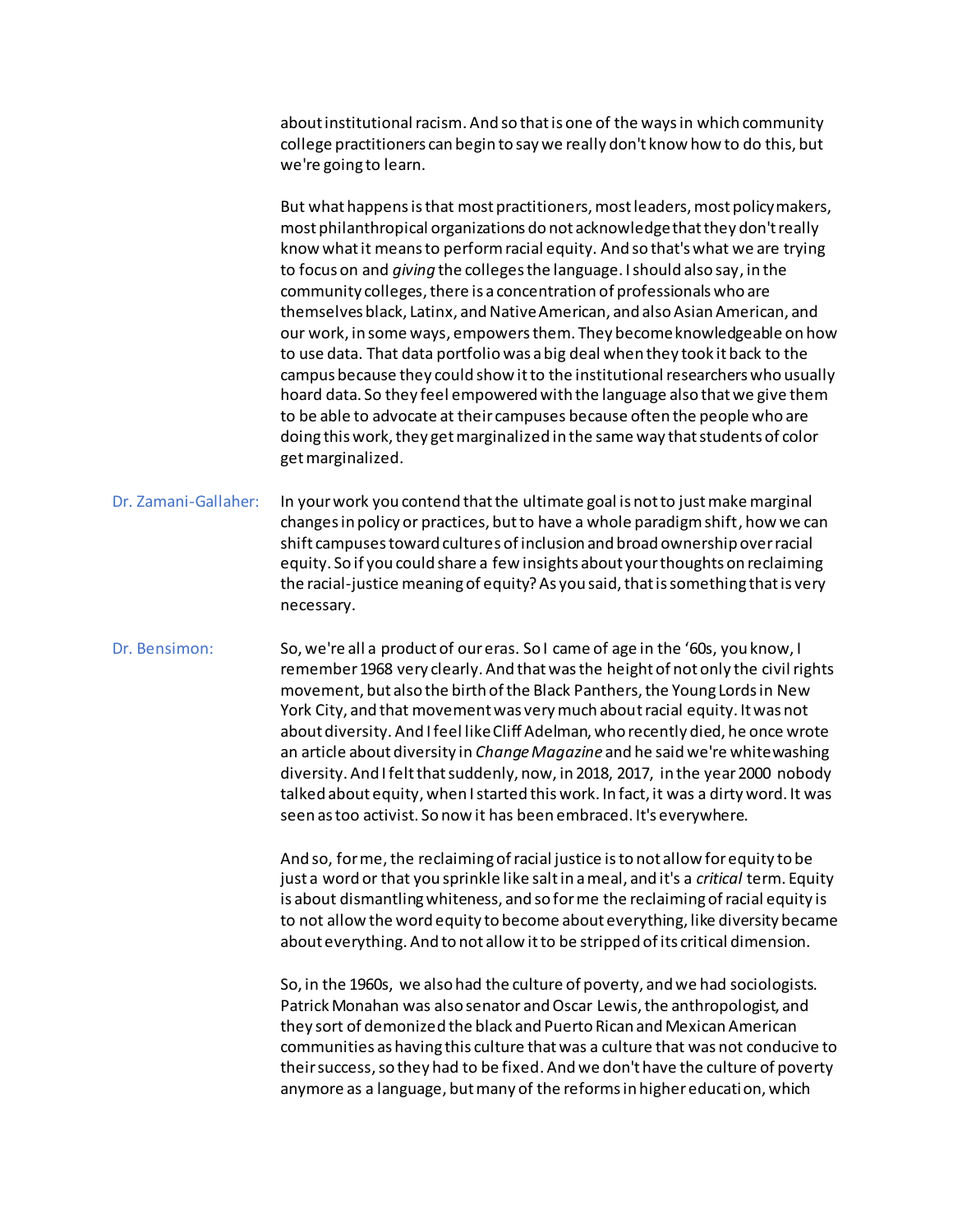|                      | tend to be structural reforms, I think have the potential to become a modern<br>version of the culture of poverty.                                                                                                                                                                                                                                                                                                                                                              |
|----------------------|---------------------------------------------------------------------------------------------------------------------------------------------------------------------------------------------------------------------------------------------------------------------------------------------------------------------------------------------------------------------------------------------------------------------------------------------------------------------------------|
|                      | In other words, we're trying to increase graduation rates for minoritized<br>students, but those improvements are being, in many ways, designed in the<br>same thing as culture of poverty by white minds, based on what they think the<br>solution is. So that is one of the reasons why I wrote, I wrote an article in<br>Change Magazine, which has the title "Reclaiming Racial Justice in Equity." And<br>the term reclaiming comes from Maxine Waters, who used the term- |
| Dr. Zamani-Gallaher: | Reclaiming my time.                                                                                                                                                                                                                                                                                                                                                                                                                                                             |
| Dr. Bensimon:        | Right. Exactly. To stop a white male from trying to silence her.                                                                                                                                                                                                                                                                                                                                                                                                                |
| Dr. Zamani-Gallaher: | Auntie Maxine, reclaiming my time. So as we close, is there a call to action, or<br>some advice you would share with our listeners in terms of engaging in and<br>advancing racially just equitable education for diverse youth and adults?                                                                                                                                                                                                                                     |
| Dr. Bensimon:        | I think that one call that I would make is for leaders, including minoritized<br>leaders, including black leaders, and Latino leaders, because often they don't do<br>this either, to start to normalize racial equity, just as we have normalized<br>excellence, right? Or equality? Let us normalize racial equity and talk about it,<br>talk about it directly. And don't try to use euphemisms to talk about racial<br>groups. That's one thing.                            |
|                      | The second thing is in order to be able to do that well, you need to be educated.<br>And educated means reading the black and Latinx and Asian and Native<br>American intellectuals, which often are unknown. We have all kinds of national<br>programs of leadership development for college presidents, for new presidents,<br>for academic vice presidents, and often the curricular-                                                                                        |
| Dr. Zamani-Gallaher: | Yeah, that's been whitewashed too.                                                                                                                                                                                                                                                                                                                                                                                                                                              |
| Dr. Bensimon:        | Yeah. Right. The curricular of those programs do not have a focus on racial<br>equity as critical. And when I say racial equity as critical, I think that there needs<br>to be a recognition of how institutionalized racism gets reproduced every day in<br>minute ways.                                                                                                                                                                                                       |
| Dr. Zamani-Gallaher: | So mundane that it's not recognizable.                                                                                                                                                                                                                                                                                                                                                                                                                                          |
| Dr. Bensimon:        | Exactly, exactly. And to stop saying to individuals who bring up those issues, you<br>make everything about race. Actually, we make everything about whiteness, but<br>we just don't mention it.                                                                                                                                                                                                                                                                                |
| Dr. Zamani-Gallaher: | As if whiteness is regular.                                                                                                                                                                                                                                                                                                                                                                                                                                                     |